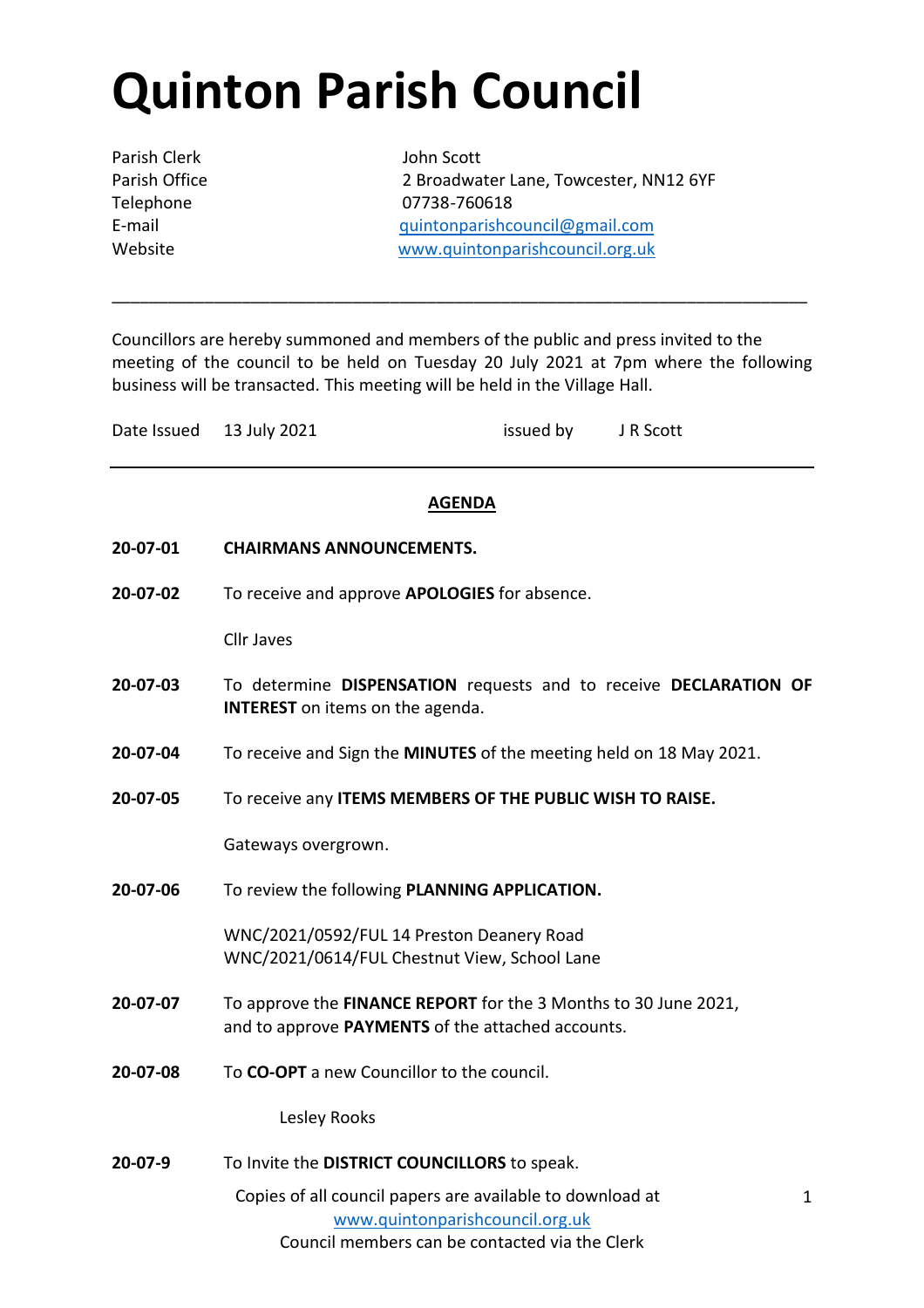- **20-07-10** To receive **WORKING PARTY** reports.
- **20-07-11** To discuss the **PLAYGROUND INSPECTION** Report and equipment replacement.
- **20-07-12** To review the **COMMUNITY FUND.**

**Monday Club contribution.**

- **20-07-13** To review any other **MEETINGS ATTENDED**.
- **20-07-14** To review any **CORRESPONDENCE / CONSULTATION DOCUMENTS**.

Queens Jubilee Celebrations Plant a tree

- **20-07-15** To receive **ITEMS FOR THE NEXT MEETING** on 21 September 2021.
- **20-07-16** Meeting **CLOSE**.

### **John Scott Clerk to Quinton Parish Council**

*Members of the public are welcomed at all meetings of the Council and opportunity to speak will be given at the appropriate time within the meeting. Members of the public may also address the Council upon individual items*  listed on the agenda for a period not longer than 3 minutes provided that three clear days' notice is given to the *Parish Clerk of the intention. Parish Council meetings are held in a public place and attendees need to be aware that under new legislation the meeting may be recorded and/or photographs taken. If any member of the public intends to record or take photographs, as a courtesy will you please declare this at the beginning of the meeting.*

#### **Accounts to be approved and paid.**

| 31/05/2021 | $May-21$ | J R Scott Salary May             | 233.40 |       | 233.40 | <b>Staff Costs</b>          |
|------------|----------|----------------------------------|--------|-------|--------|-----------------------------|
| 31/05/2021 | $May-21$ | N J Blackwell                    | 134.40 | 22.40 | 112.00 | <b>Grass Cutting</b>        |
| 01/06/2021 | $Jun-21$ | <b>Village Hall</b>              | 550.00 |       | 550.00 | Room Rental                 |
| 15/06/2021 | $Jun-21$ | Wicksteed Leisure                | 72.00  | 12.00 | 60.00  | Inspection Village Gree     |
| 30/06/2021 | $Jun-21$ | J R Scott Salary June            | 233.40 |       | 233.40 | <b>Staff Costs</b>          |
| 17/05/2021 | Jun-21   | Came & Co                        | 407.45 |       | 407.45 | Insurance                   |
| 30/06/2021 | Jun-21   | N J Blackwell                    | 201.60 | 33.60 | 168.00 | <b>Grass Cutting</b>        |
| 30/06/2021 | $Jun-21$ | SNAST (Neighbourhood Watch)      | 25.00  |       | 25.00  | Subscription                |
| 02/07/2021 | $Jul-21$ | <b>EON</b>                       | 133.83 | 6.37  | 127.46 | <b>Lighting Electricity</b> |
| 01/07/2021 | $Jul-21$ | L Bird (Quintonfest Entertainer) | 200.00 | ۰     | 200.00 | Community Fund              |
| 12/07/2021 | $Jul-21$ | Clerks Expenses                  | 60.00  |       | 60.00  | <b>Staff Costs</b>          |